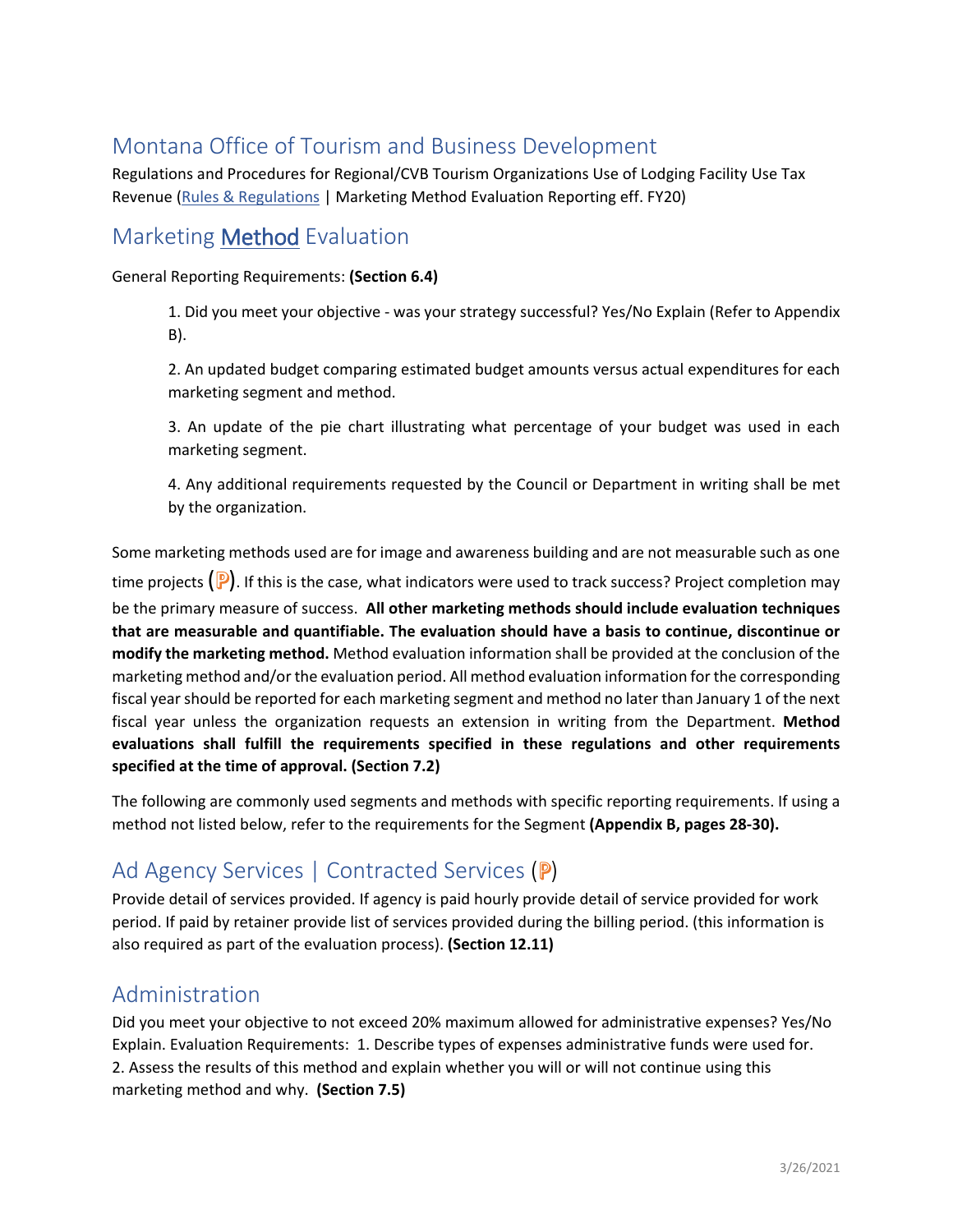# Billboards/Out of Home Advertising  $|$  Wayfinding  $(P)$

Did you meet your objective - was your strategy successful - Yes/No Explain. Evaluation Requirements: 1. Photo or layout of finished product (attach). 2. Include the most recent traffic counts if available. 3. Assess the results of this method and explain whether you will or will not continue using this marketing method and why. **(Section 15.2.8)**

#### Consumer Exhibiting Show (P)

Did you meet your objective - was your strategy successful - Yes/No Explain. Evaluation Requirements: 1. Number of attendees. 2. List of brochures and number of each brochure distributed, or inquiry cards collected. 3. Evaluation by staff concerning interest level of attendees, if repeat attendance is or is not recommended and why. 4. Assess the results of this method and explain whether you will or will not continue using this marketing method and why. **(Section 15.2.12)**

#### Convention Promotion / Event Subsidies (P)

Did you meet your objective - was your strategy successful - Yes/No Explain. Evaluation Requirements: 1. Convention or event size. 2. Number of room nights – anticipated versus actual. 3. Estimated economic impact. 4. Assess the results of this method and explain whether you will or will not continue using this marketing method and why. **(Section 15.2.22)**

#### Convention Promotion / Event Recruitment (P)

Did you meet your objective - was your strategy successful - Yes/No Explain. Evaluation Requirements: 1. Assess the results of this method and explain whether you will or will not continue using this marketing method and why. **(Section 15.2.21)**

#### Cooperative Marketing (P)

Did you meet your objective - was your strategy successful (the amount spent must be no more than 20% of their total annual budget) - Yes/No Explain. Evaluation Requirements: 1. If funds were spent, update all fields of marketing plan with specifics of the cooperative marketing activities. 2. Adhere to the specific marketing method requirements of the cooperative marketing activities. 3. Assess the results of this method and explain whether you will or will not continue using this marketing method and why. **(Section 15.1.2)**

#### Crisis Management (P)

Did you meet your objective - was your strategy successful - Yes/No Explain. Evaluation Requirements: 1. What indicators were used to track success? Report metrics and measurements. 2. Assess the results of this method and explain whether you will or will not continue using this marketing method and why.

#### Cultural Tourism (P)

Did you meet your objective - was your strategy successful - Yes/No Explain. Evaluation Requirements: 1. What indicators were used to track success? Report metrics and measurements. 2. Assess the results of this method and explain whether you will or will not continue using this marketing method and why.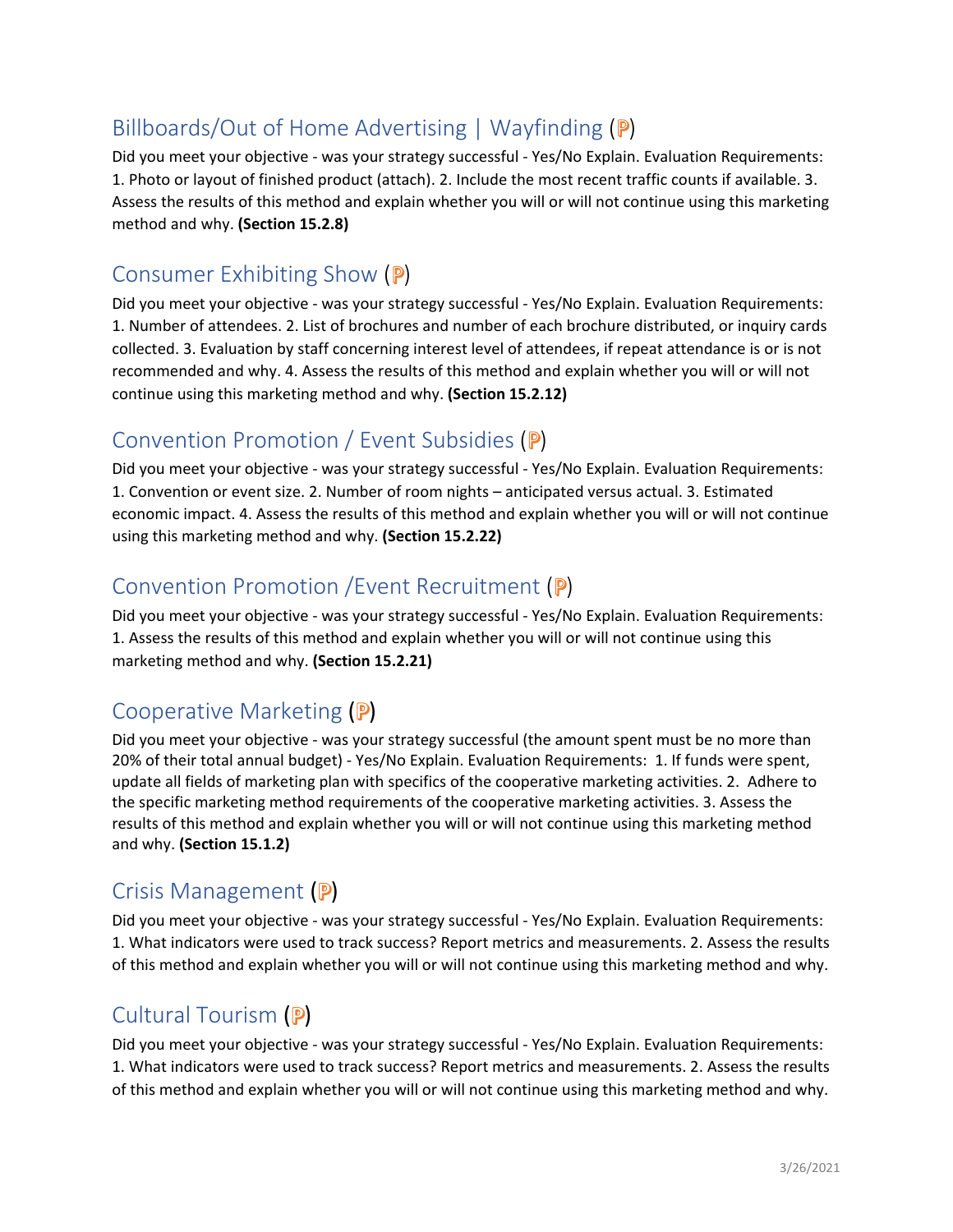# DMO Program Participation  $(P)$

Did you meet your objective - was your strategy successful - Yes/No Explain. Evaluation Requirements: 1. What indicators were used to track success? Report metrics and measurements. 2. Assess the results of this method and explain whether you will or will not continue using this marketing method and why.

# Digital Content Marketing Electronic/Digital Material (Digital Newsletters/Online Advertising) | For Sites Hosted by the State

Did you meet your objective - was your strategy successful - Yes/No Explain. Evaluation Requirements: 1. A copy of the electronic newsletter that was sent as well as the number of people it was sent to. 2. All online digital advertising shall be evaluated by the means outlined in the marketing plan. 3. Online digital ads shall include print or digital copies of the digital advertisements, click-through rates and number of delivered impressions. 4. Description and examples of paid and organic search methods. 5. Number of active contacts in database. 6. Assess the results of this method and explain whether you will or will not continue using this marketing method and why. **(Section 15.2.2)**

# Digital Content Marketing Electronic/Digital Material (Digital Newsletters/Online Advertising) | For Sites Not Hosted by State

Did you meet your objective - was your strategy successful - Yes/No Explain. Evaluation Requirements: 1. A copy of the electronic newsletter that was sent as well as the number of people it was sent to. 2. All electronic advertising shall be evaluated by the means outlined in the marketing plan. 3. Banner ads shall include printed copies of the banner advertisements, click-through rates and number of impressions. Remove "Banner ads" replace with attach copy of ad(s) 4. Report click through rates and number of impressions 5. Assess the results of this method and explain whether you will or will not continue using this marketing method and why. **(Section 15.2.4)**

# Digital Development (online, website, mobile)

Did you meet your objective – was your strategy successful – Yes/No Explain. Evaluation Requirements: A short description of the site/page. 2. Marketing methods shall be evaluated by the means outlined in the marketing plan. 3. Provide a screenshot of your home page. 4. Assess the results of this method and explain whether you will or will not continue using this marketing method and why. **(Section 15.2.1)**

# Equipment  $(P)$

Did you meet your objective - was your strategy successful - Yes/No Explain. Evaluation Requirements: 1. What indicators were used to track success? Report metrics and measurements. 2. Assess the results of this method and explain whether you will or will not continue using this marketing method and why.

# Film and TV Production  $(P)$

Did you meet your objective - was your strategy successful - Yes/No Explain. Evaluation Requirements: 1. One copy on file at organization office. 2. Film location project description, production company, impact to local community, if known. 3. Number of attendees at trade show/film promotion event. 4. Qualification of contacts by level of interest in Montana, your region or community. Was this a joint venture with Montana Film Office? If so, give a brief summary. 5. Viewership and distribution of film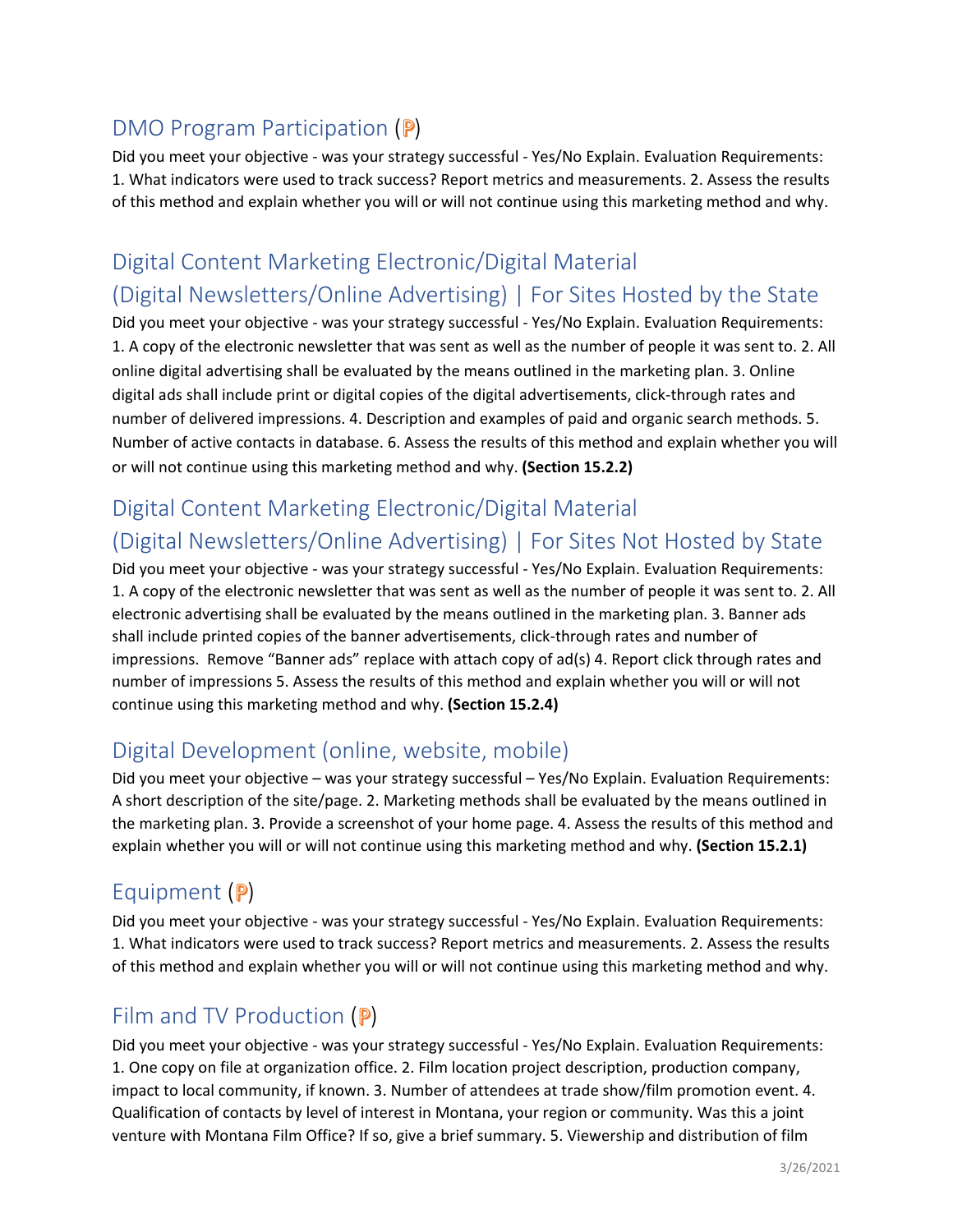project – direct and indirect including earned ad value, if known. 6. Assess the results of this method and explain whether you will or will not continue using this marketing method and why. **(Section 15.2.10)**

# Fulfillment/Telemarketing/Call Center

Did you meet your objective - was your strategy successful - Yes/No Explain. Evaluation Requirements: 1. What indicators were used to track success? Report metrics and measurements. 2. Assess the results of this method and explain whether you will or will not continue using this marketing method and why.

#### Joint Ventures

Once a Joint Venture is identified, update all fields in the Marketing Plan; adhere to the specific marketing method requirements.

Did you meet your objective - was your strategy successful - Yes/No Explain. Evaluation Requirements: 1. What indicators were used to track success? Report metrics and measurements. 2. Assess the results of this method and explain whether you will or will not continue using this marketing method and why.

# Marketing Display (P)

Did you meet your objective - was your strategy successful - Yes/No Explain. Evaluation Requirements: 1. Photo of the display. 2. Listing of uses during the first year. 3. Assess the results of this method and explain whether you will or will not continue using this marketing method and why. **(Section 15.2.13)**

### Marketing Plan Development (P)

Did you meet your objective - was your strategy successful - Yes/No Explain. Evaluation Requirements: 1. What indicators were used to track success? Report metrics and measurements. 2. Assess the results of this method and explain whether you will or will not continue using this marketing method and why.

# Marketing Support/Customer Service Training (P)

Did you meet your objective - was your strategy successful - Yes/No Explain. Evaluation Requirements: 1. What indicators were used to track success? Report metrics and measurements. 2. Assess the results of this method and explain whether you will or will not continue using this marketing method and why.

# Multi Media Marketing

Did you meet your objective - was your strategy successful - Yes/No Explain. Evaluation Requirements: 1. What indicators were used to track success? Report metrics and measurements. 2. Assess the results of this method and explain whether you will or will not continue using this marketing method and why.

# Opportunity  $(P)$

#### Once an Opportunity is identified, update all fields in the Marketing Plan

Did you meet your objective - was your strategy successful - Yes/No Explain. Evaluation Requirements: 1. Adhere to the specific marketing method requirements of the opportunity. 2. Assess the results of this method and explain whether you will or will not continue using this marketing method and why.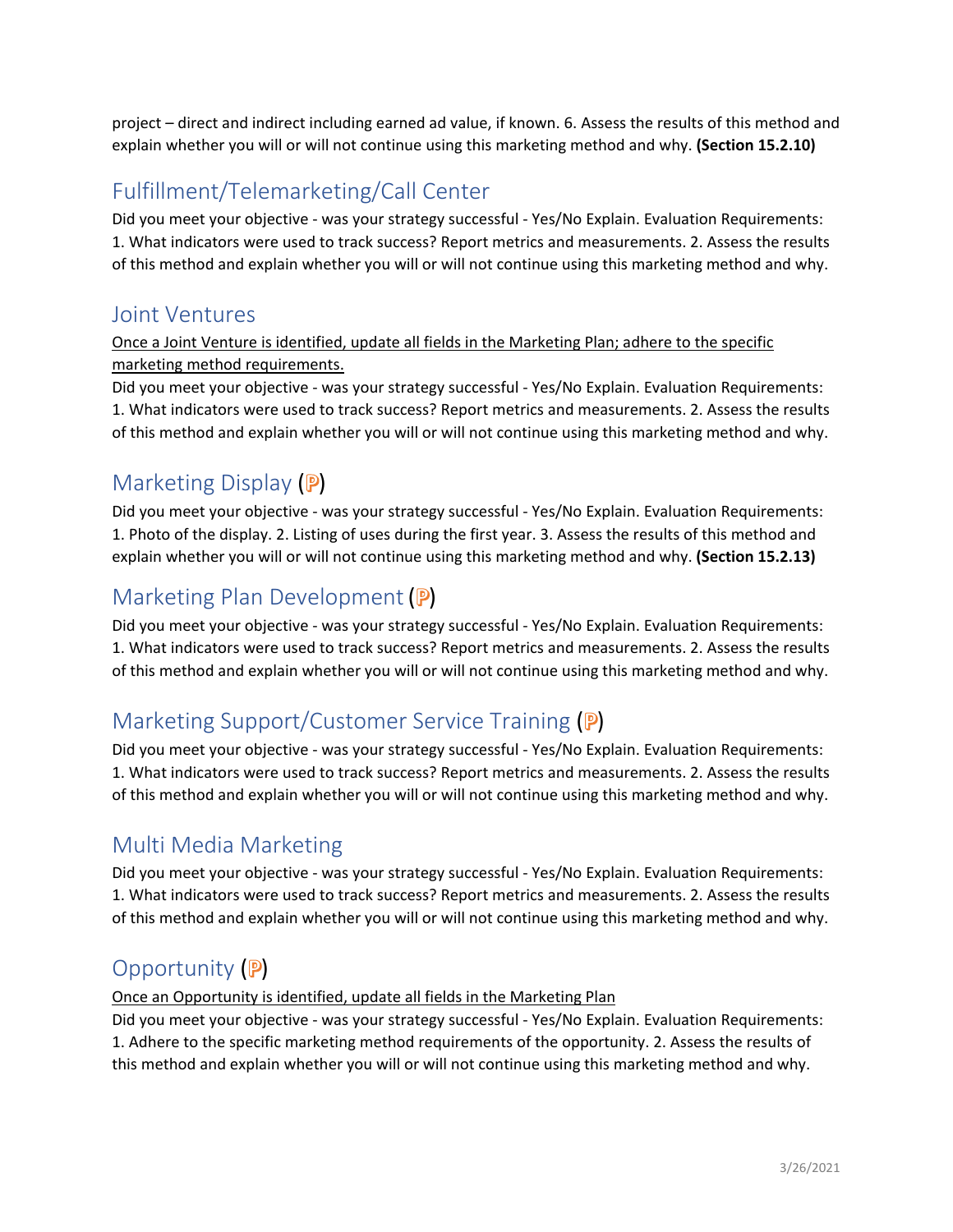# Outreach (P)

Did you meet your objective - was your strategy successful - Yes/No Explain. Evaluation Requirements: 1. What indicators were used to track success? Report metrics and measurements. 2. Assess the results of this method and explain whether you will or will not continue using this marketing method and why.

# Partner Support (P)

Did you meet your objective - was your strategy successful - Yes/No Explain. Evaluation Requirements: 1. What indicators were used to track success? Report metrics and measurements. 2. Assess the results of this method and explain whether you will or will not continue using this marketing method and why.

### Photo/Video Library | Digital Asset Management ( $P$ )

Did you meet your objective - was your strategy successful - Yes/No Explain. Evaluation Requirements: 1. What indicators were used to track success? Report metrics and measurements. 2. Assess the results of this method and explain whether you will or will not continue using this marketing method and why.

#### Portable Media (P)

Did you meet your objective - was your strategy successful - Yes/No Explain. Evaluation Requirements: 1. One final product of the portable media shall be retained on file at the organization. 2. All portable media shall be evaluated by the means outlined in the marketing plan. 3. Assess the results of this method and explain whether you will or will not continue using this marketing method and why. **(Section 15.2.14)**

# Press Trips | Fam Trips

Did you meet your objective - was your strategy successful - Yes/No Explain Evaluation Requirements: 1. List of participants and affiliation. 2. Itinerary. 3. List of earned media generated by press trip. 4. One final product to be kept on file at Organization. When possible, include links to online stories, articles and social media posts. 5. Assess the results of this method and explain whether you will or will not continue using this marketing method and why. **(Section 15.2.18)**

#### Print Advertising

Did you meet your objective - was your strategy successful - Yes/No Explain. Evaluation Requirements: 1. Copy of ad (attach). 2. All print ads shall be evaluated by the means outlined in the marketing plan. Include measured results/metrics. 3. Assess the results of this method and explain whether you will or will not continue using this marketing method and why. **(Section 15.2.6)**

# Printed Material | Travel Guide | Promotional Items (P)

Did you meet your objective - was your strategy successful - Yes/No Explain. Evaluation Requirements: 1. One final product shall be retained on file at the organization and a .pdf version shall be submitted with Evaluation Report (attach). 2. Assess the results of this method and explain whether you will or will not continue using this marketing method and why. **(Section 15.2.15)**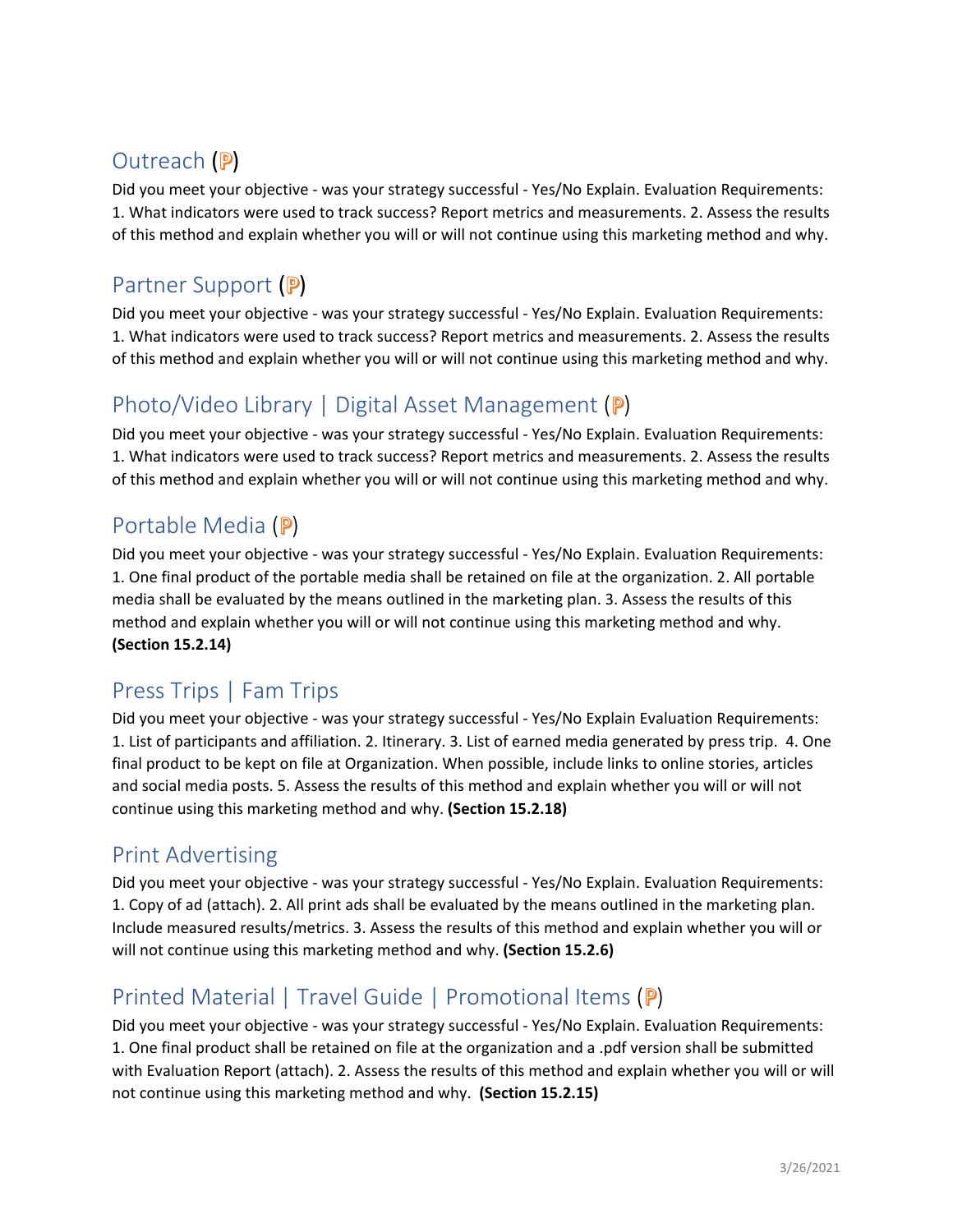# Product Development (P)

Did you meet your objective - was your strategy successful - Yes/No Explain. Evaluation Requirements: 1. What indicators were used to track success? Report metrics and measurements. 2. Assess the results of this method and explain whether you will or will not continue using this marketing method and why.

# Publicity | Press Promotions | Media Outreach

Did you meet your objective - was your strategy successful - Yes/No Explain. Evaluation Requirements: 1. List of press releases, pitch sheets and/or samples. 2. List of earned media received. include links to online stories, articles and social media posts. 4. For reactive press trips provide list of media including the name of media and/or digital influencer, include the assignment if available. 5. Assess the results of this method and explain whether you will or will not continue using this marketing method and why. **(Section 15.2.16)**

# Publicity Marketing Personnel | Group Marketing Personnel (P)

Did you meet your objective - was your strategy successful - Yes/No Explain. Evaluation Requirements: 1. Attach an annual publicity/marketing report which includes the days or date ranges and number of hours worked and duties performed during the pay period. 2. Assess the results of this method and explain whether you will or will not continue using this marketing method and why. **(Section 15.2.17)**

### Research  $(P)$

Did you meet your objective - was your strategy successful - Yes/No Explain. Evaluation Requirements: 1. All research shall be evaluated by the means outlined in the marketing plan. 3. Assess the results of this method and explain whether you will or will not continue using this marketing method and why.

#### Social Media

Did you meet your objective - was your strategy successful - Yes/No Explain. Evaluation Requirements: 1. All social media shall be evaluated by the means outlined in the marketing plan. 2. How does using the social media channel/site extend your marketing reach? 3. Assess the results of this method and explain whether you will or will not continue using this marketing method and why. **(Section 15.2.9)**

# Strategic Planning  $(P)$

Did you meet your objective - was your strategy successful - Yes/No Explain. Evaluation Requirements: 1. What indicators were used to track success? Report metrics and measurements. 2. Assess the results of this method and explain whether you will or will not continue using this marketing method and why.

# Survey/Data Collection (P)

Did you meet your objective - was your strategy successful - Yes/No Explain. Evaluation Requirements: 1. All research shall be evaluated by the means outlined in the marketing plan. 3. Assess the results of this method and explain whether you will or will not continue using this marketing method and why.

# TAC/Governor's Conference & Meetings

Did you meet your objective to have executive director or representative attend all virtual and in-person TAC meetings and the annual Governor's Conference on Tourism and Recreation? Yes/No Explain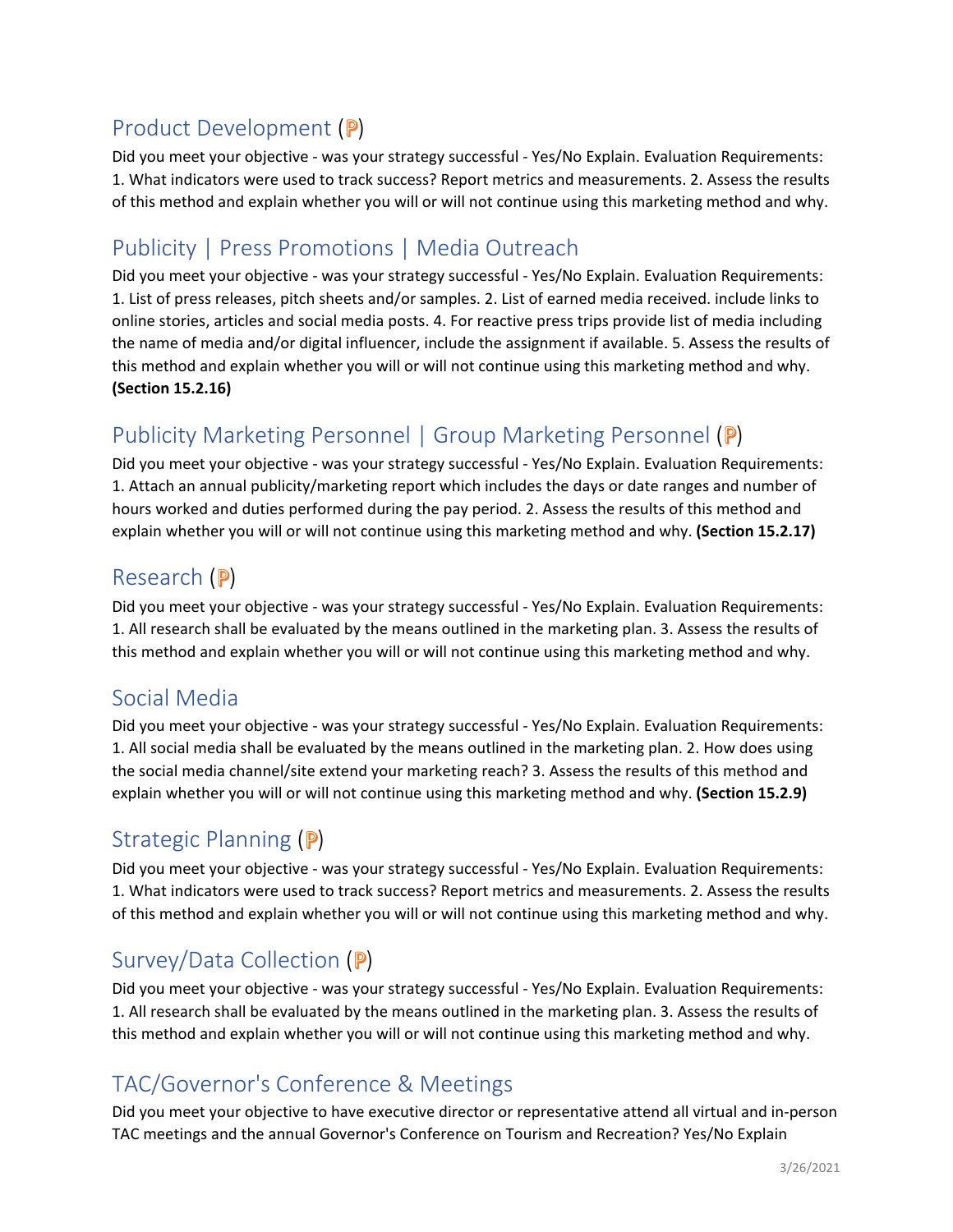Evaluation Requirements: 1. Method shall be evaluated by the means outlined in the marketing plan. 2. Assess the results of this method and explain whether you will or will not continue using this marketing method and why.

### Trade Show Promotion

Did you meet your objective - was your strategy successful - Yes/No Explain. Evaluation Requirements: 1. Number of attendees. 2. Method used to distribute leads locally. 3. Qualification of contacts by level of interest in Montana, your region or community. 4. Assess the results of this method and explain whether you will or will not continue using this marketing method and why. **(Section 15.2.11)**

### TV/Radio Advertising

Did you meet your objective - was your strategy successful - Yes/No Explain Evaluation Requirements: 1. Affidavits of media purchased on file at the organization. 2. Assess the results of this method and explain whether you will or will not continue using this marketing method and why. **(Section 15.2.7)**

### Visitor Information Center - Funding Staffing Signage

Did you meet your objective - was your strategy successful - Yes/No Explain. Evaluation Requirements: 1. Total number of visitors during the funding period. 2. Number of visitors from the top 10 states or points of origin. 3. Funding for VICs shall include a summary of total hours open and hours which are funded by lodging tax. 4. Postage reimbursements to unfunded chambers shall include post office receipts and breakdown of mailings -- bulk, first class, etc. This is to be used in response to travel inquiries, not other chamber business. 5. Additionally, the top five states requesting information should be documented. 6. Assess the results of this method and explain whether you will or will not continue using this marketing method and why. **(Section 15.2.19)**

# VIC Staff/Customer Service Training - Professional Development (P)

Did you meet your objective - was your strategy successful - Yes/No Explain. Evaluation Requirements: 1. The total number of sessions and number of attendees in the area or region should be included. 2. Assess the results of this method and explain whether you will or will not continue using this marketing method and why. **(Section 15.2.20)**

# Website/Digital Development/Online/Mobile | SEO/SEM

Did you meet your objective - was your strategy successful - Yes/No Explain. Evaluation Requirements: 1. A short description of the site/page (app). 2. Marketing methods shall be evaluated by the means outlined in the marketing plan. 3. Provide a screenshot of your home page. 4. Assess the results of this method and explain whether you will or will not continue using this marketing method and why. **(Section 15.2.1)**